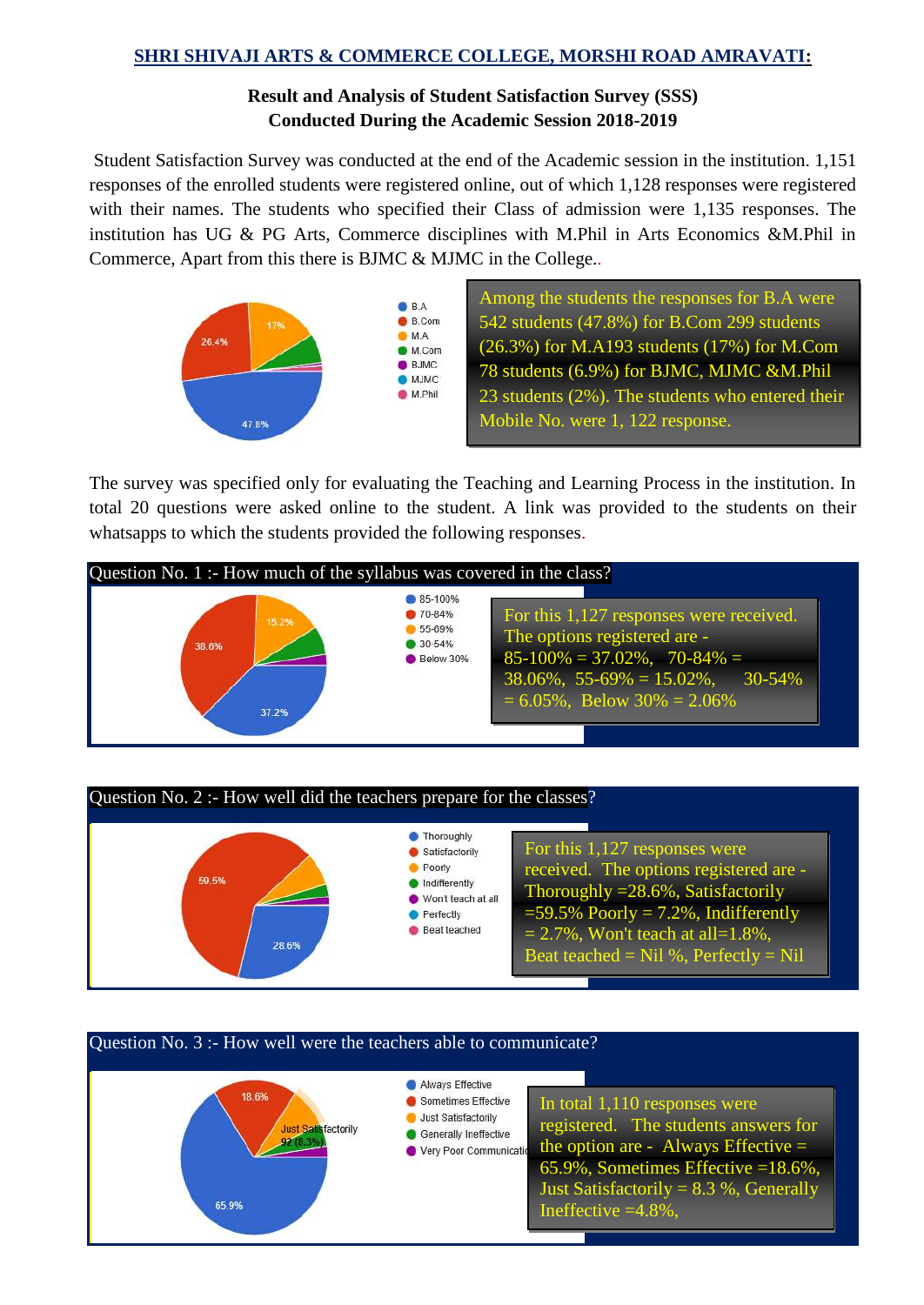

#### Question No. 5 :- Fairness of the internal evaluation process by the teachers Always Fair 25.1% **O** Usually Fair The responses to the options are Sometimes Unfair - Always Fair =63.3%,Usually I Isually Unfair **O** Unfair Fair = 25.1%, Sometimes Unfair  $= 8.9\%$ , Usually Unfair  $= 1.4\%$ , 63.3% and Unfair =  $1.4\%$ .



### Question No.7 :- The institute takes active interest in promoting internship, student exchange, field visit opportunities for students.



Question No.8 :- The teaching and mentoring process in your institution facilitates you in cognitive, social and emotional growth.

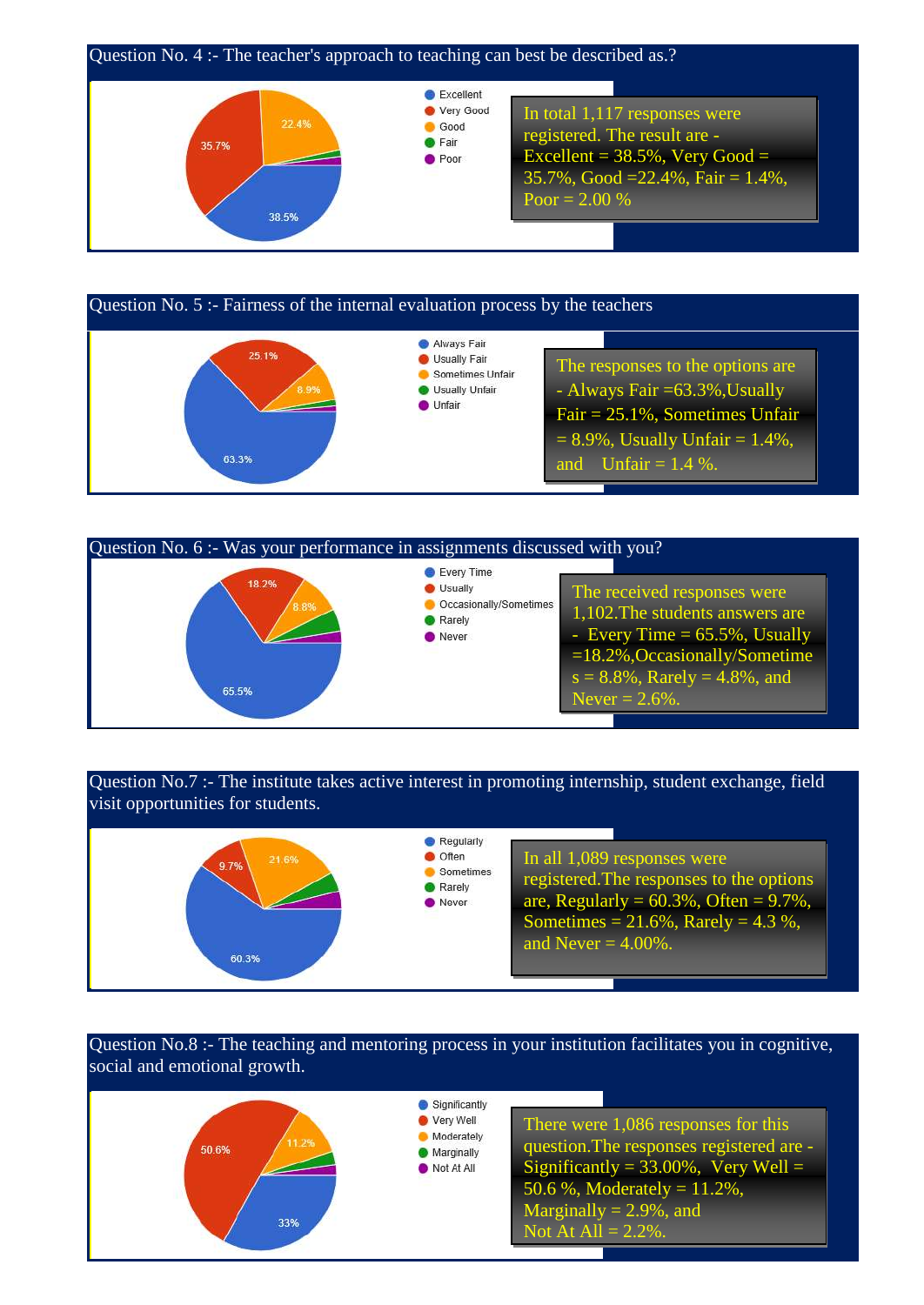

Question No. 10 :- Teachers inform you about your expected competencies, course outcomes and programme outcomes.







### Question No. 13 :- The teachers identify your strengths and encourage you with providing right level of challenges?

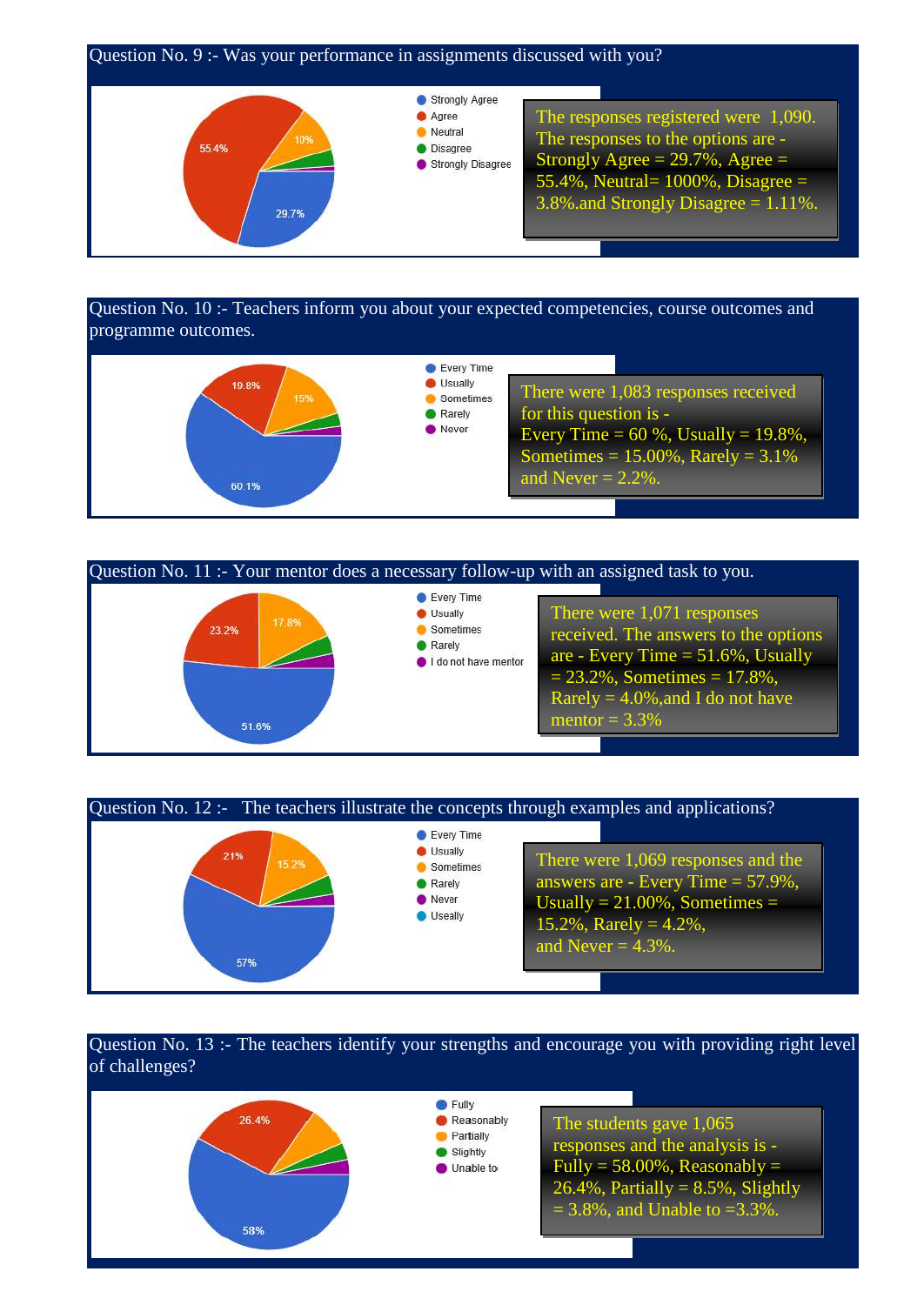

Question No. 15 :- The institution makes effort to engage students in the monitoring, review and continuous quality improvement of the teaching learning process?



Question No. 16 :-The institute/ teachers use student centric methods, such as experiential learning, participative learning and problem solving methodologies for enhancing learning experiences?





Question No. 18 :- Efforts are made by the institute/ teachers to inculcate soft skills, life skills and employability skills to make you ready for the world of work ?